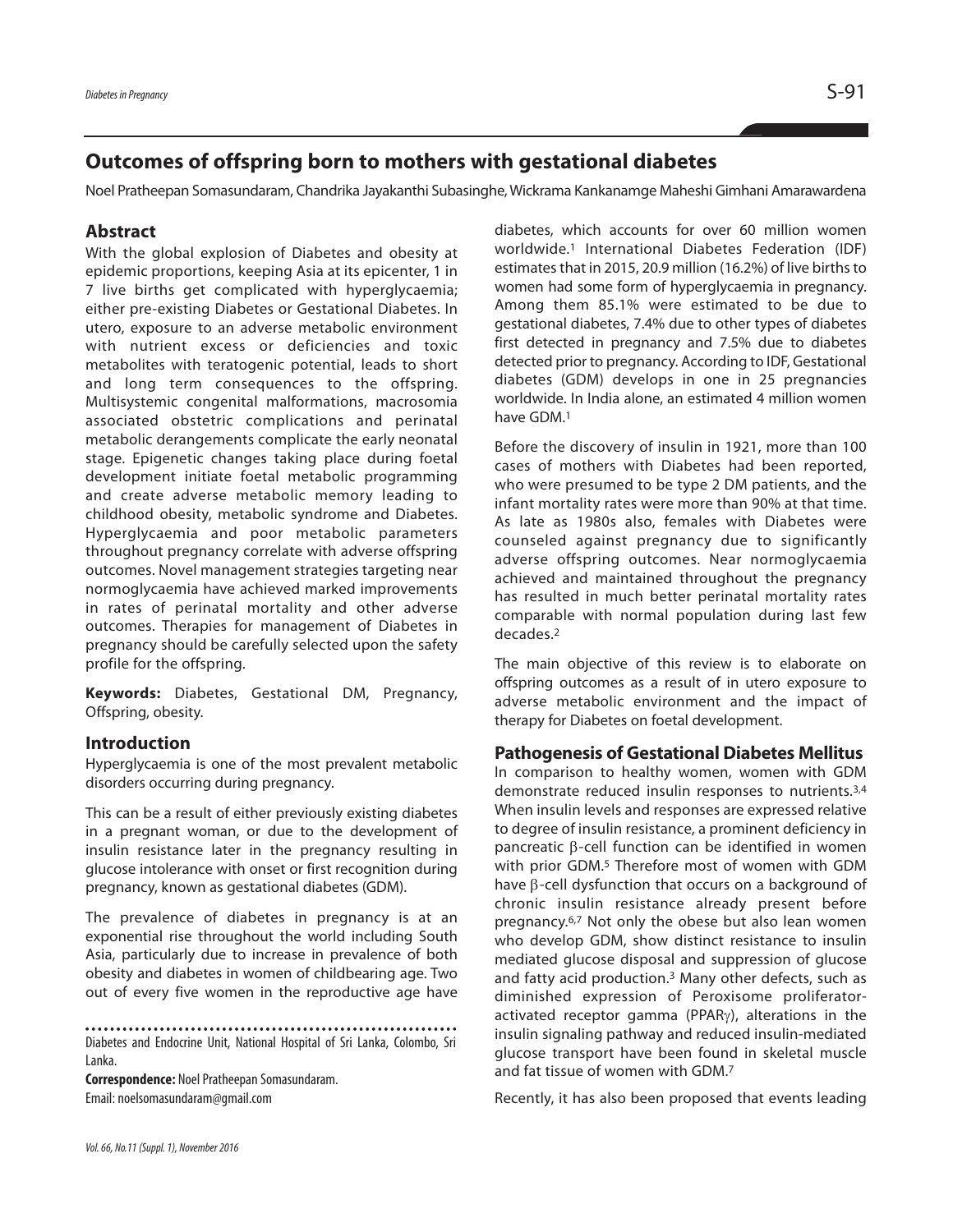to the development of GDM are triggered by antigens which are present in the foetus itself. Human leukocyte antigen-G (HLA-G), which usually protects the foetus from immune attack, interacts between nuclear factorκB and it is postulated to be the key in the events leading to GDM development. Other causes of DM in pregnancy include type 1 & 2 DM, maturity-onset diabetes of the young (MODY) that are likely to represent cases of symptomless pre-existing diabetes, first detected by routine glucose screening during pregnancy. 7

# **Offspring Outcomes**

Exposure to adverse metabolic status during intra uterine life results in adverse offspring outcome: congenital malformations, cardiometabolic derangement, cognitive impairment, overweight and obesity in adult life. Poor metabolic factors including uncontrolled hyperglycaemia and consequent foetal hyperinsulinaemia play the key role in pathogenesis.

### **Teratogenecity Associated with Diabetes**

Pre-existing Diabetes with poor metabolic control during organogenesis is strongly associated with 3-4 fold higher risk of major congenital anomalies.8 Pathogenesis of foetal malformations associated with Diabetes is not well understood, but thought to be multifactorial and associated with exposure to nutrient excess/deficiencies and to toxic metabolites during organogenesis. Gestational Diabetes, which is diagnosed beyond 24 weeks of gestation by definition, well beyond the time of organogenesis, is also associated with variable higher risk of malformations according to level of hyperglycaemia[8]. Women with GDM, who were diagnosed to have DM at early postpartum testing, probably have had unrecognized type 2 DM and their rate of major congenital malformations(4-5%) were comparable with mothers with pre-existing DM. It is thought that teratogenecity in GDM is associated with unrecognized metabolic derangement since early stages of pregnancy in this group.9 Hyperglycaemia, hypoxia, ketones, excess

oxygen free radicals resulting in disruption of intracellular signaling pathways are thought to be connected with genotoxicity and cytotoxicity leading to congenital malformations at birth, miscarriages and still births. There is increasing evidence in the field of epigenetic factors with relation to pathogenesis of these malformations. <sup>10</sup> It has been further recognized that congenital malformations correlate with body mass index of women with Diabetes.10 The major malformations are seen in following systems: cardiovascular, nervous system, gastro intestinal system, urinary tract, facial and musculoskeletal systems as shown in Table.

### **Perinatal Complications**

Perinatal complications of a Diabetic pregnancy includes macrosomia, hypoglycaemia, respiratory distress, hyperbilirubinaemia, polycythaemia, congenital malformations, cardiomyopathy and sudden infant death.

**Respiratory distress syndrome:** Respiratory distress syndrome (hyaline membrane disease) is a fatal complication, which is seen six fold more frequently in newborns of women with hyperglycaemia than in non diabetic women.12 Foetal hyperinsulinaemia and/or hyperglycaemia cause impaired production of surfactant due to the inhibition of differentiation of type 2 epithelial cells resulting in delay in pulmonary maturation.

**Neonatal Hypoglycaemia:** Newborns of mothers with diabetes develop hypoglycaemia immediately after the section of the umbilical cord due to sudden deprivation of maternal glucose supply, which is further aggravated by hyperinsulinaemia of the foetus. Anticipation of this condition in a newborn delivered to a diabetic mother is important for early recognition of this severe complication. 13

**Hypocalcaemia and Hypomagnesaemia:** Deprivation of maternal nutrient flow can also lead to hypocalcaemia and hypomagnesaemia in the newborn

| Table: Congenital Malformations associated with Diabetes. <sup>10,11</sup> |  |
|----------------------------------------------------------------------------|--|
|----------------------------------------------------------------------------|--|

| Cardiovascular system    | Transposition of great arteries, Ventricular septal defect, Atrial septal defect, Tetrology of Fallot, Coarctation of Aorta, Single umbilical artery, |
|--------------------------|-------------------------------------------------------------------------------------------------------------------------------------------------------|
|                          | Hypoplastic left ventricle, Cardiomegaly                                                                                                              |
| Central Nervous system   | Open neural tube defects, Holoprosencephaly, Absent corpus callosum, Arnold-Chiari anomaly, Schizencephaly, Microcephaly, Macrocephaly,               |
|                          | Agenesis of olfactory tracts, Hydrocephaly                                                                                                            |
| Gastro Intestinal system | Pyloric stenosis, Duodenal atresia, Microcolon, Anorectal atresia, Omphalo-enteric cyst/fistula, Hernias                                              |
| Urinary tract            | Renal agenesis, Renal cysts, Hydronephrosis, Duplication of ureter, Ureterocele, Uterine agenesis, Hypoplastic vagina, Micropenis, Hypospadias,       |
|                          | Cryptorchidism, Hypoplastic testes, Ambiguous genitalia                                                                                               |
| Musculoskeletal system   | Caudal dysgenesis, Craniosynostosis, Costovertebral anomalies, Limb reduction, Club foot, Contractures, Polysyndactyly                                |
| <b>Other</b>             | Cleft palate, Cleft lip                                                                                                                               |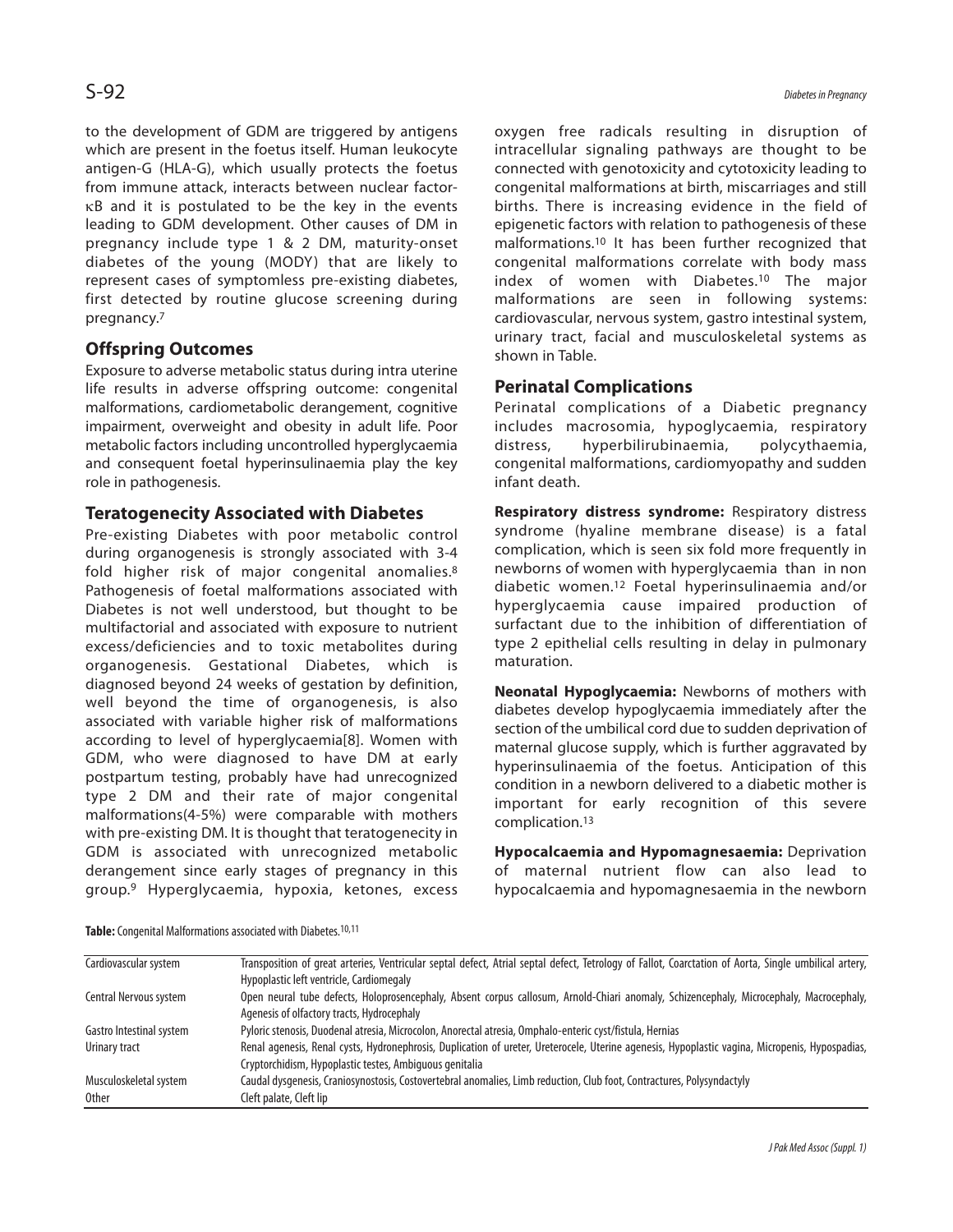# *Diabetes inPregnancy* S-93

within the first few hours of life which can cause neuromuscular excitability, convulsions, apnoea and even death. 14,15

**Polycythemia/Hyperbilirubinaemia:** Long standing hyperinsulinaemia, hypoxia and placental insufficiency which occur as a consequence of poor glycaemic status, lead to an increased foetal erythropoiesis. When these extra red blood cells are haemolysed, hyperbillirubinaemia results, which is two-fold more common in newborns of mothers with diabetes compared to non diabetes. 16

#### **Cognitive Development Delay**

It has been found that maternal diabetes in pregnancy was associated with offspring cognitive maldevelopment. High or fluctuating concentrations of glucose and potential ketonaemia account for altered brain structure in-utero. <sup>17</sup> This is also contributed by pleiotropic effects of genes shared by mother and offspring that are related to both risk of diabetes and IQ, shared familial environmental exposures such as socioeconomic position, educational attainment, levels of physical activity and nutrition.

# **Offspring Adiposity and Long Term Metabolic Complications**

Significant proportion (15-45%) of offsprings of Diabetic mothers are macrosomic, which accounts for 3 fold higher rate than for normal controls. <sup>18</sup> Maternal obesity is also an independent risk factor for macrosomia.19 According to modified Pedersen's Hypothesis, maternal hyperglycaemia resulting in foetal hyperinsulinaemia and increased glucose utilization together with increased foetal fat and protein deposition leads to macrosomia with unique pattern of overgrowth with thicker upper extremity skin folds, which augments the risk of shoulder dystocia. <sup>18</sup> Many studies including the Hyperglycaemia Adverse Pregnancy Outcome Study (HAPO) have supported the relationship of maternal hyperglycaemia, foetal hyperinsulinaemia with foetal weight. 20,21

Studies have shown that DM in pregnancy is associated with metabolic disturbances in offspring at later life: obesity, metabolic syndrome and insulin resistance. 22 Offspring of Pima Indian women exposed to pre and gestational Diabetes were larger at birth as well at any age and developed more diabetes compared to offspring of non diabetic women. <sup>23</sup> Exploring perinatal outcome among children (EPOCH) study showed that exposure to GDM in utero results in obese children with visceral adiposity with highest growth velocity around

puberty. <sup>24</sup> This association is likely to be multifactorial, including genetic and shared pre and postnatal environment factors and their interactions. Adverse "metabolic memory" created through foetal programming is thought to be one of the underlying mechanisms. <sup>22</sup> Further, genetic changes taking place through epigenetic mechanisms at multiple foci of foetal epigenome within this adverse environment leads to transgenerational transmission of GDM, increasing the risk of GDM in female offspring. 18

## **Therapies for Diabetes/GDM in Pregnancy and the Offspring**

The main target of management of Diabetes/GDM in pregnancy is a healthy offspring. This focuses on maintenance of near normoglycaemia and avoidance of hypoglycaemia. Several treatment modalities exist, including medical nutrition therapy, insulin and oral agents, where safety of the offspring is the major target. Insulin is the first line medication, requiring close titration with self monitoring of blood glucose throughout the pregnancy for better glycaemic control without hypoglycaemia. All insulins are categorized under pregnancy class B, except insulin glargine, glulisine and degludec which are in class C. <sup>25</sup> Glucose crosses the placenta freely, but insulin does not, unless it is immunogenic and bound to IgG antibodies. Diabetes fetopathy is thought to be the result of foetal hyperinsulinaemia; therefore exogenous insulin used in treatment should not cross the placenta, while achieving maternal glycaemic targets. Human insulin is proven to have better offspring outcomes when compared to animal insulins.2 Many studies have compared human insulin with insulin Lispro, Aspart and found that these analogues attenuate post prandial hyperglycaemia, reduce hypoglycaemic events with proven offspring safety with low immunogenicity in gestational as well as pregestational Diabetes. Further studies are underway to explore the long term safety of these analogue insulins. Use of long acting insulin analogues still carries safety concerns such as possible teratogenicity, alterations in binding capacity to IGF-1 and insulin receptors, which might play a role in embryo implantation and many other placental functions and immunogenicity in the absence of strong evidence from randomized clinical trials or long term prospective studies. 2

Type 2 Diabetes and gestational Diabetes are strongly linked with insulin resistance. Therefore theoretically, Metformin is an ideal first line medication. Many studies including MiG trial, the largest trial published in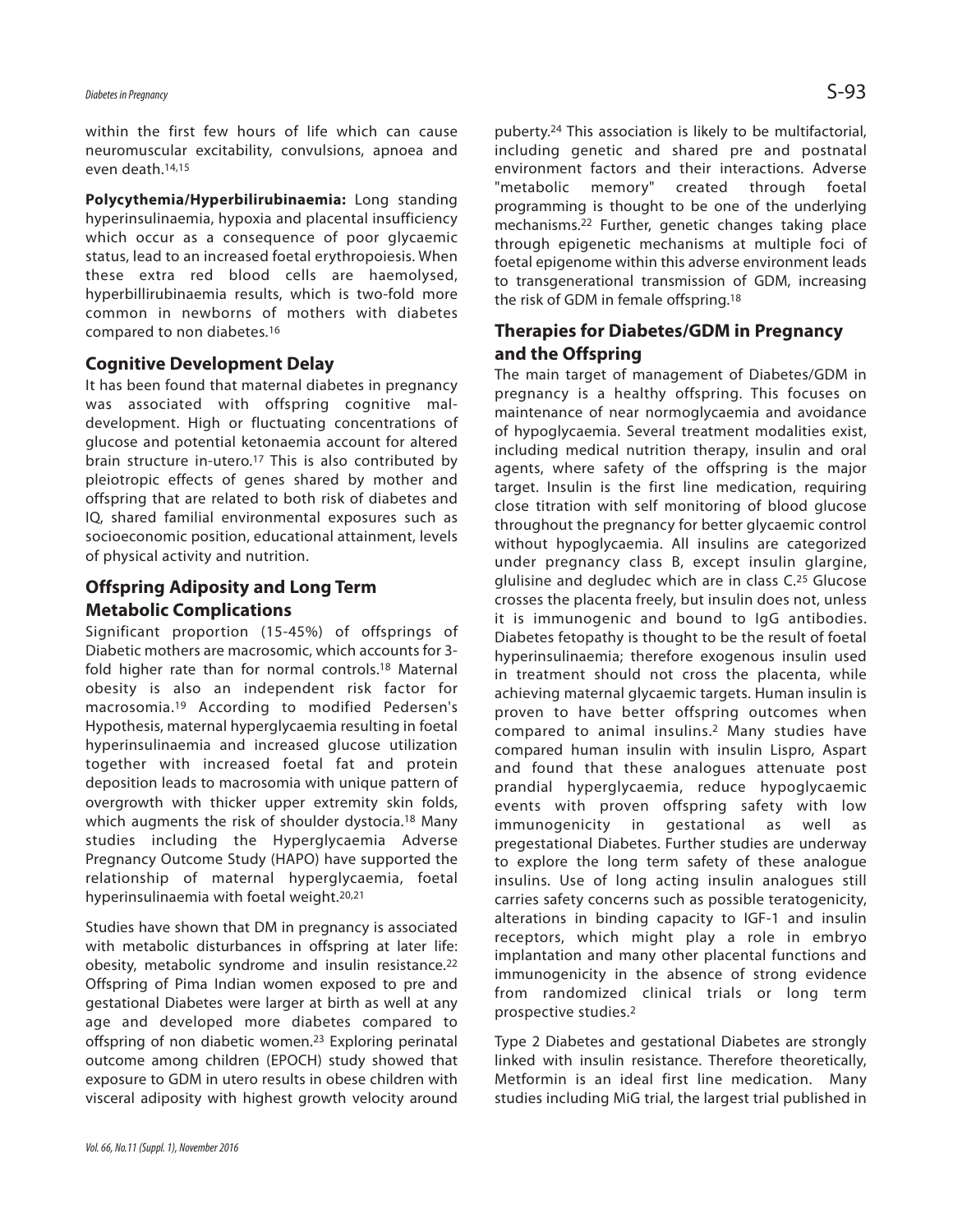this aspect, showed Metformin, when compared with insulin results in less maternal weight gain, less severe neonatal hypoglycaemia, but more preterm deliveries with no significant difference between neonatal outcome. 26 Considerable research done on polycystic ovarian syndrome (PCOS) patients exposed to Metformin around the time of conception and during pregnancy also yields significant offspring safety data on Metformin use in pregnancy. <sup>27</sup> MiG TOFU (offspring followup) at 2 years showed better fat distribution pattern in offspring exposed to Metformin during their intrauterine life, reassuring the clinicians using Metformin. But whether this will translate into a true insulin sensitive pattern will be probably answered to some extent with future MiG TOFU results. <sup>28</sup> Despite its possible advantages and patient preference, Metformin has failed as a single agent to maintain near normoglycaemia in majority of patients with GDM as well type 2 DM.

Glibenclamide when compared to insulin as well as Metfomin has shown to result in more maternal and neonatal hypoglycaemia and macrosomia, which is two fold higher. Though reports from Langerhan et al show no significant foetal transfer of glibenclamide, other researchers have debated this and claimed possible Glibenclamide transfer as an additional causative factor for foetal hyperinsulinaemia and macrosomia in addition to proven neonatal hypoglycaemia.29,30

Therapies should be selected to achieve near normoglycaemia avoiding hypoglycaemia, paying concern to their safety for better offspring outcome.

#### **Conclusion**

Hyperglycaemia; pre-existing Diabetes or Gestational Diabetes Mellitus is an increasingly encountered metabolic disorder in pregnancy. Unfavourable glycaemic control and other metabolic parameters during pregnancy are associated with foetal, neonatal and longterm complications in the offspring. Preconception glycaemic and metabolic control, as well as early identification and control of hyperglycaemia during pregnancy are the key strategies to improve outcomes in the offspring. Long term follow up studies are required to assess the long-term impact of adverse maternal environment on these 'metabolically challenged offspring'. In addition further evidence is required on the impact of intervention with regular monitoring and primordial prevention including healthy lifestyle and weight monitoring strategies to mitigate long-term metabolic consequences in the offspring.

#### **References**

- 1. International Diabetes Federation. Diabetes atlas 2015. 7th edition. Brussels, Belgium: IDF; 2015.
- 2. Jovanovic L, Pettitt DJ. Treatment with insulin and its analogs in pregnancies complicated by diabetes. Diabetes Care 2007; 30(Suppl 2): 5220-5.
- 3. Homko C, Sivan E, Chen X, Reece EA, Boden G. Insulin secretion during and after pregnancy in patients with gestational diabetes mellitus. J ClinEndocrinolMetab 2001; 86: 568-73.
- 4. Buchanan TA. Pancreatic B-cell defects in gestational diabetes: implications for the pathogenesis and prevention of type 2 diabetes. J Clin Endocrinol Metab 2001; 86: 989-93.
- 5. Damm P, Vestergaard H, Kuhl C, Pedersen O. Impaired insulinstimulated non oxidative glucose metabolism in glucose tolerant women with previous gestational diabetes. Am J Obstet Gynecol 1996; 174: 722-9.
- 6. Kautzky-Willer A, Prager R, Waldhausl W, Pacini G, Thomaseth K, Wagner OF, et al. Pronounced insulin resistance and inadequate beta-cell secretion characterize lean gestational diabetes during and after pregnancy. Diabetes Care 1997; 20: 1717-23.
- 7. Buchanan TA, Xiang AH. Gestational diabetes mellitus.J Clin Invest 2005; 115: 485-91.
- 8. Sheffield JS, Butler-Koster EL, Casey BM, McIntire DD, Leveno KJ. Maternal diabetes mellitus and infant malformations. Obstet Gynecol 2002; 100: 925-30.
- 9. Farrell T, Neale L, Cundy T. Congenital anomalies in the offspring of women with type 1, type 2 and gestational diabetes. Diabet Med 2002; 19: 322-6.
- 10. Negrato CA, Mattar R, Gomes MB. Adverse pregnancy outcomesin women with diabetes. Diabetol Metab Syndr 2012; 4: 41.
- 11. Chen CP. Congenital malformations associated with diabetes. Taiwan J Obstet Gynecol 2005; 44: 1-7.
- 12. Kjos SL, Walther FJ, Montoro M, Paul RH, Diaz F, Stabler M.Prevalence and etiology of respiratory distress in infants of diabetic mothers: predictive value of lung maturation tests. Am J Obstet Gynecol 1990; 16: 898-903.
- 13. Cowett RM. Hypoglycemia and hyperglycemia in the newborn. In: Polin RA, Fox WW, eds. Fetal and neonatal physiology, 2nd edition. Philadelphia, PA: WB Saunders Company; 1998:602-8.
- 14. Cruikshank DP, Pitkin RM, Varner MV, Williams GA, Hargis GK. Calcium metabolism in diabetic mother, fetus and newborn infants. Am J Obstet Gynecol 1983; 145: 1010-5.
- 15. Levine BS, Coburn JW. Magnesium, the mimic/antagonist of calcium. N Engl J Med 1984; 310: 1253-5.
- 16. Marshal RE. Infants of the diabetic mothers: a neonatologist's view. Clin Diabetes 1999; 8: 49-51.
- 17. Nelson CA, Wewerka S, Thomas KM, Tribby-Walbridge S, deRegnier R-A, Georgieff M. Neurocognitive sequelae of infants of diabetic mothers. Behav Neurosci 2000; 114: 950-6.
- 18. Kamana KC, Shakya S, Zhang H. Gestational diabetes mellitus and macrosomia: a literature review. Ann Nutr Metab 2015; 66: 14-20.
- 19. Ehrenberg HM, Mercer BM, Catalano PM. The influence of obesity and diabetes on the prevalence of macrosomia. Am J Obstet Gynecol 2004; 191: 964-8.
- 20. Schwartz R, Gruppuso PA, Petzold K, Brambilla D, Hiilesmaa V, Teramo KA. Hyperinsulinemia and macrosomia in the fetus of the diabetic mother. Diabetes Care 1994; 17: 640-8.
- 21. The HAPO Study Cooperative Research Group. Hyperglycemia and adverse pregnancy outcomes. N Engl J Med 2008; 358: 1991- 2002.
- 22. Yessoufou A, Moutairou K. Maternal diabetes in pregnancy: early and long term outcomes on the offspring and concept of "metabolic memory". Exp Diabetes Res 2011; 218598. doi: 10.1155/2011/218598.
- 23. Pettitt DJ, Nelson RG, Saad MF, Bennett PH, Knowler WC. Diabetes